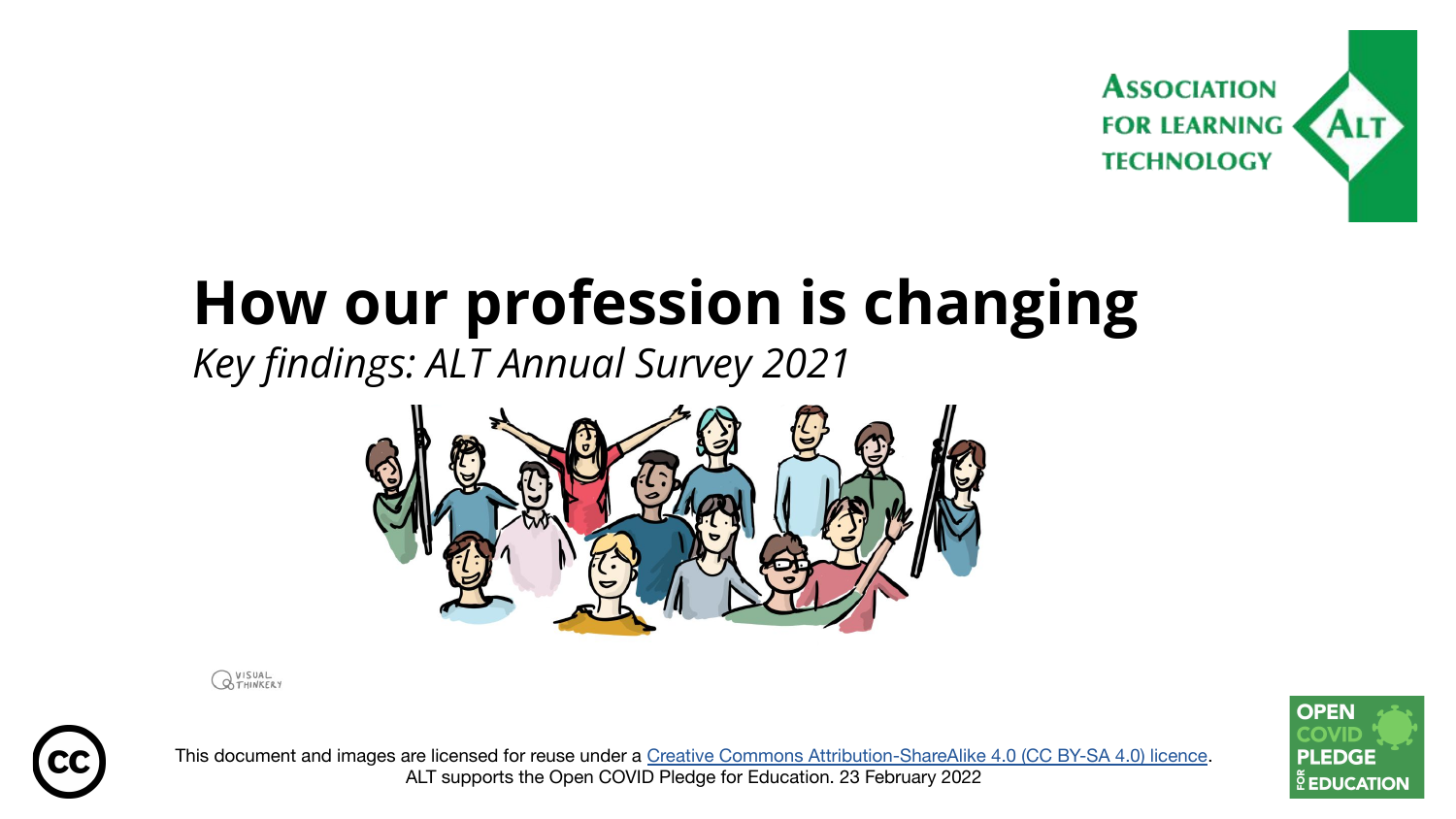### **How our profession is changing**

*Key findings: ALT Annual Survey 2021*





has increased or remained the same for

**82%** 

# **48%**

#### **Seeking accreditation** like CMALT, HEA Fellowship or QTLS

**33%**

saw an increase in **Institutional investment** in TEL and in permanent

posts by **20%**.

This year, **over 30%** of Members hope to **change jobs**

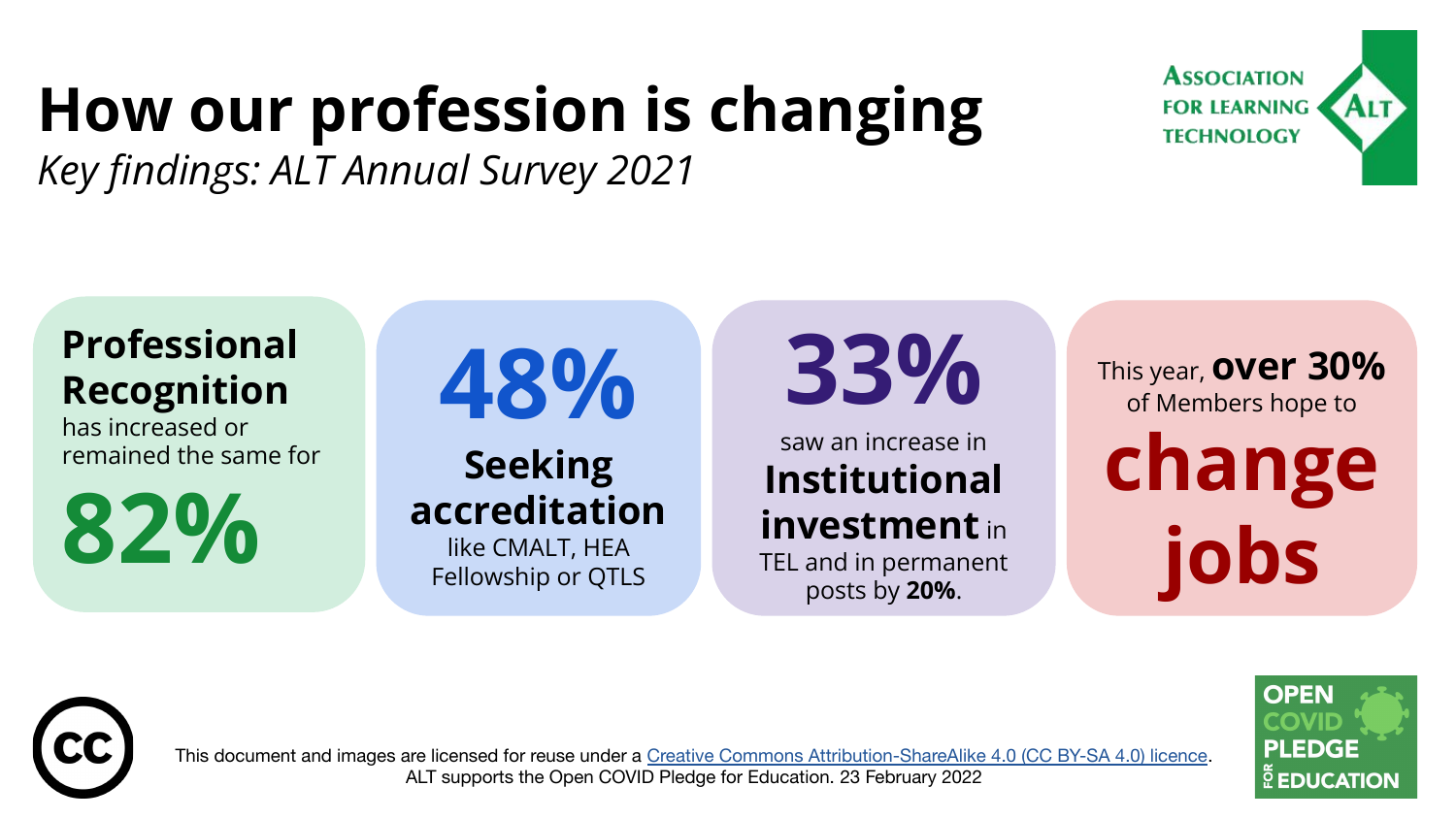

### **Focus on: roles, responsibilities and investment**

*Key findings: ALT Annual Survey 2021*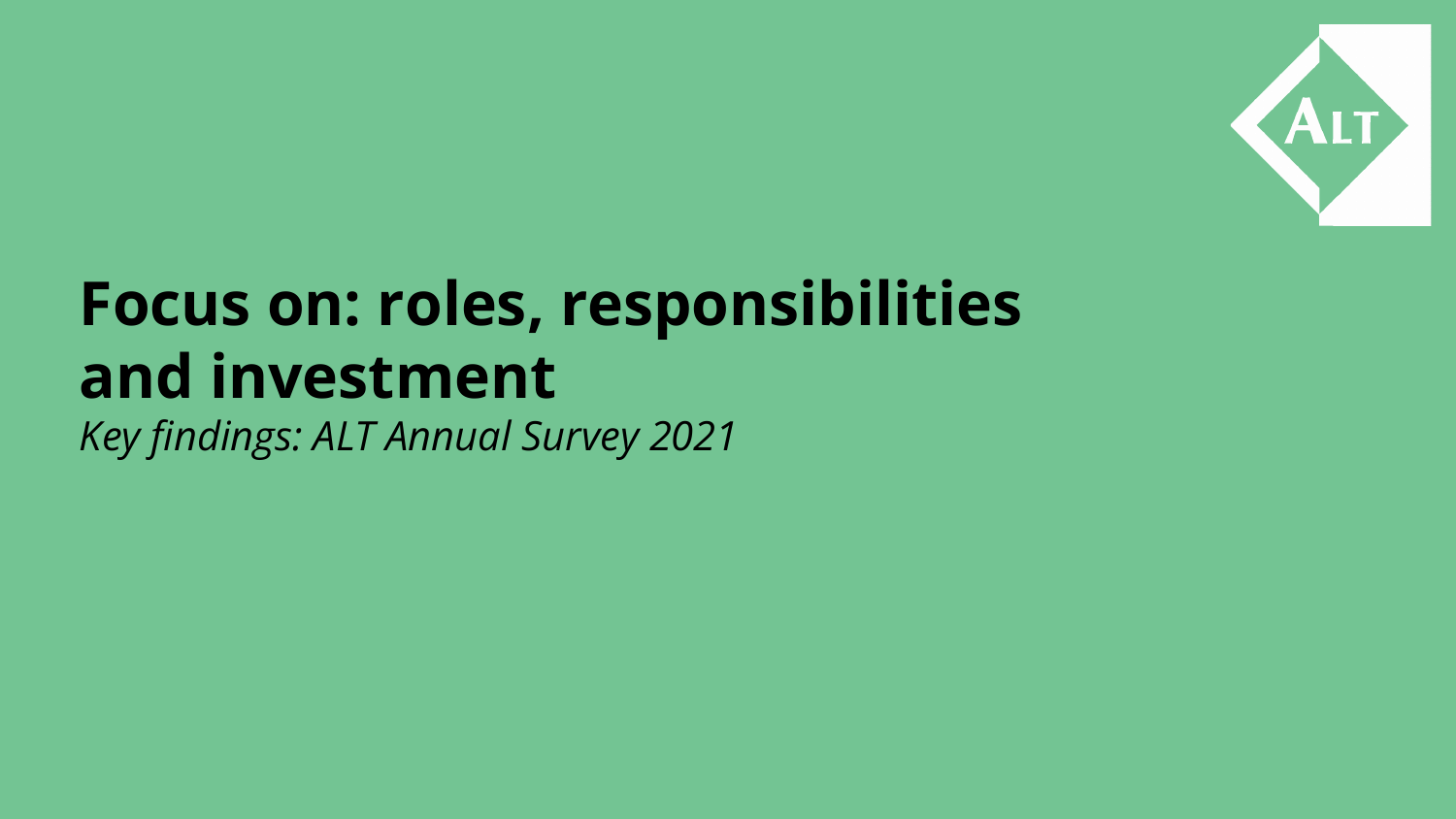### **How investment in TEL is changing**

*In response to COVID-19 and over the past year:*



We continue to see an increase in investment, although smaller than the previous year, when 45% of Members reported an increase in their budgets.

**ASSOCIATION FOR LEARNING TECHNOLOGY**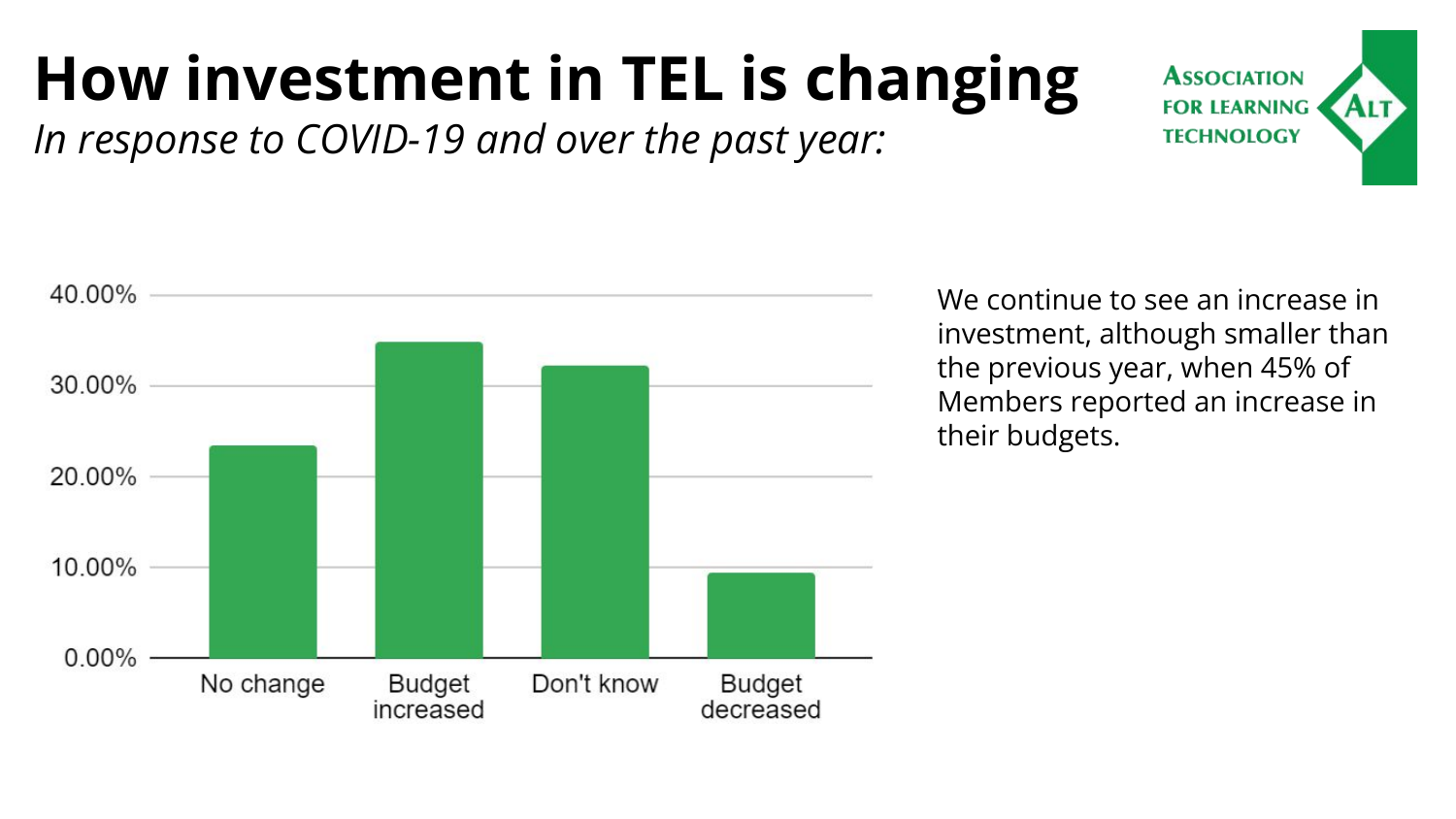## **How investment in TEL is changing**

*Investment in people and infrastructure*



In percentage terms, investment in infrastructure has remained the same as the previous year.

**ASSOCIATION FOR LEARNING** 

**TECHNOLOGY** 

**ALT** 

Investment in permanent posts has increased from 32% to 54%, and for fixed term posts from 34% to 50%.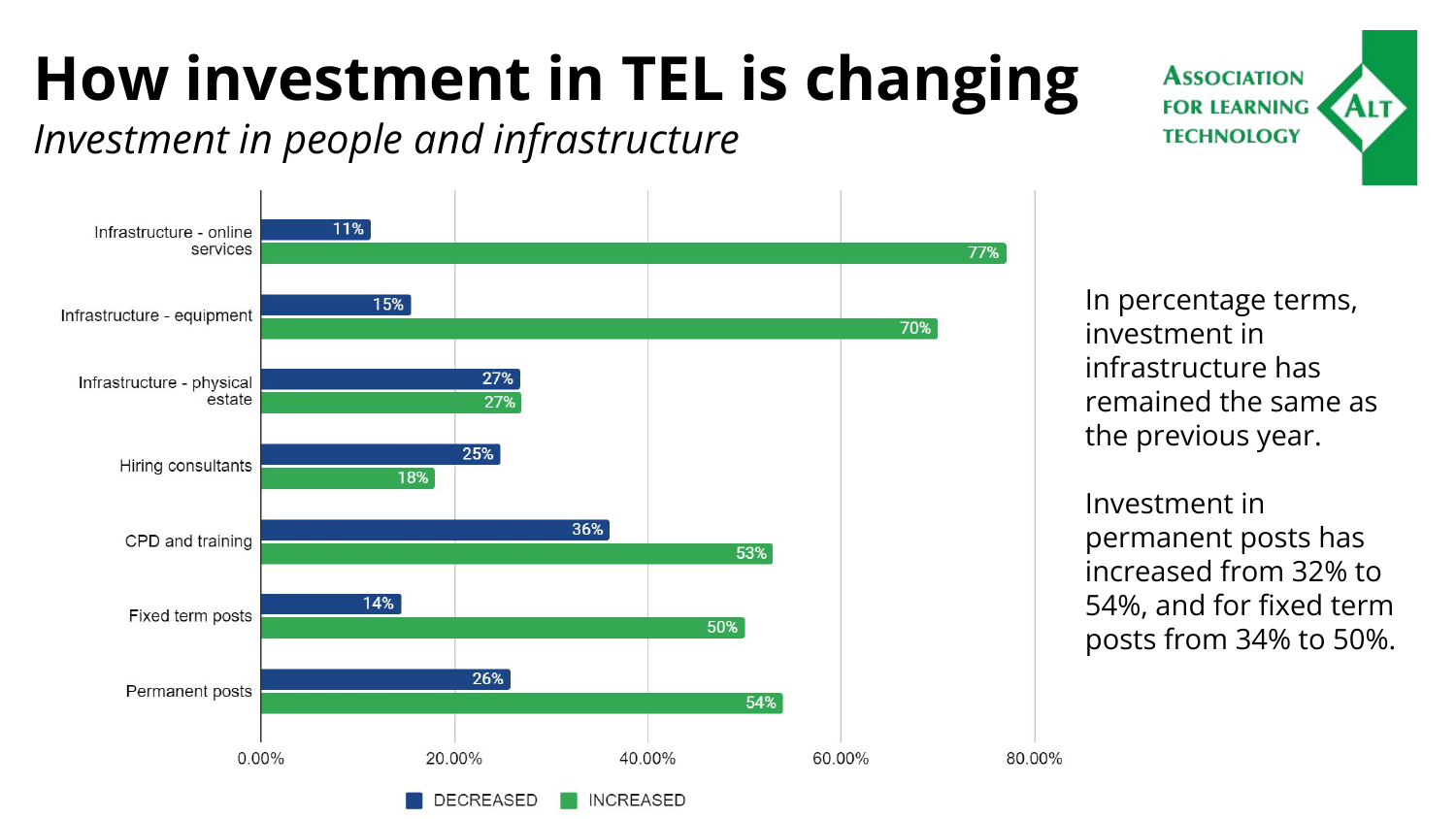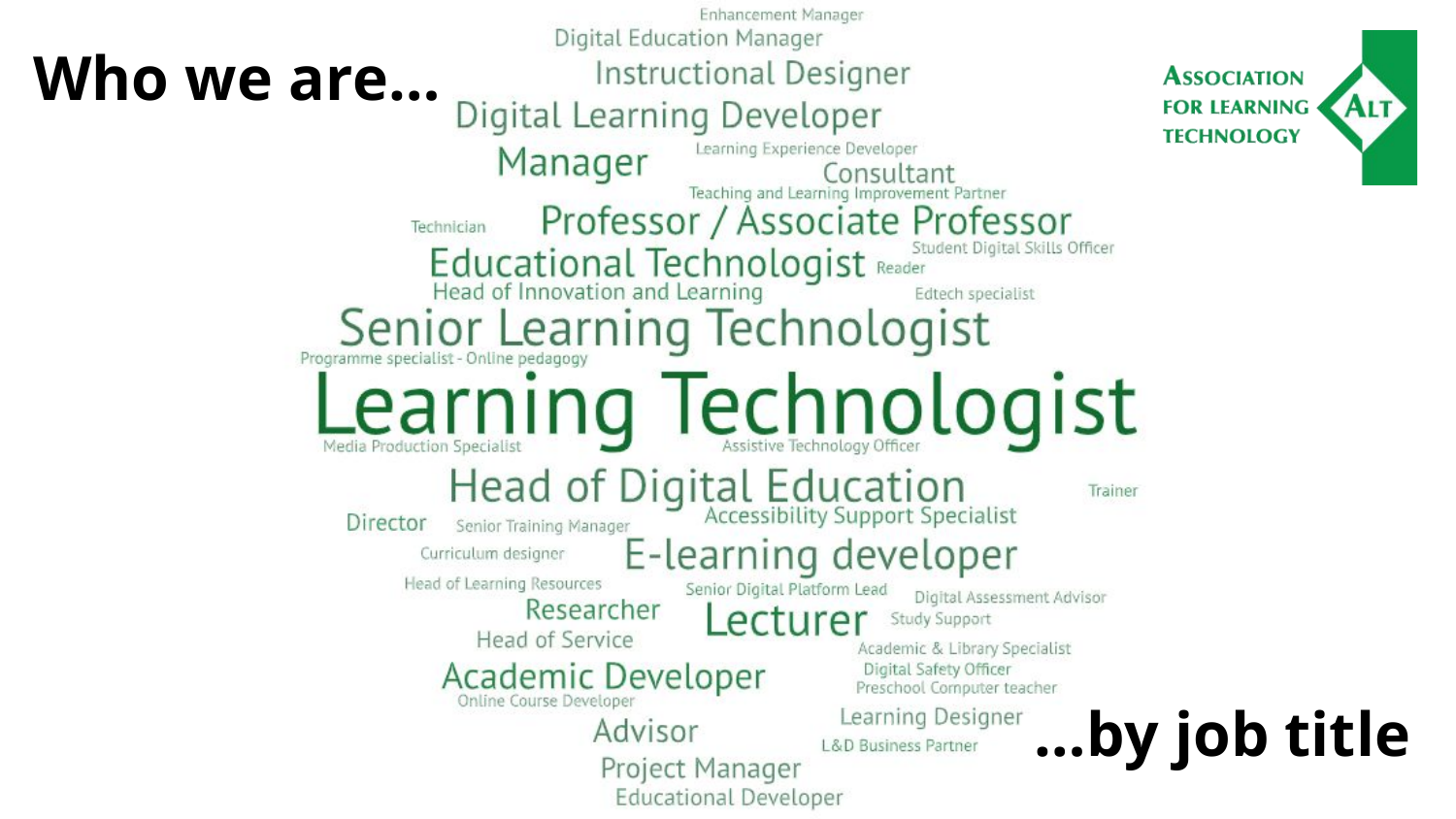### **What we do**

*Primary role function:*



**ASSOCIATION FOR LEARNING** 

**ALT** 

#### *What else we do:*

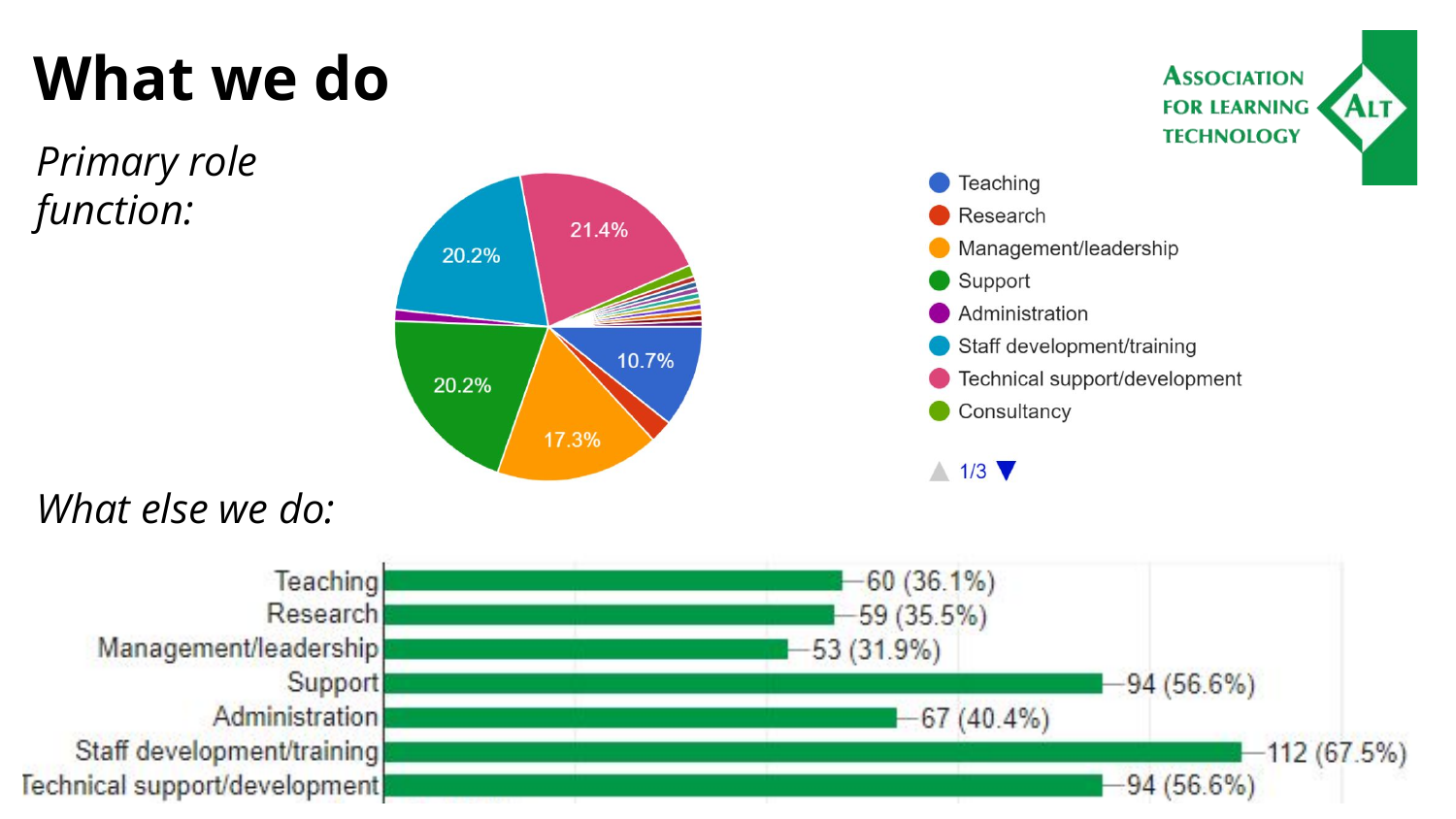

## **Focus on: professional recognition and development**

*Key findings: ALT Annual Survey 2021*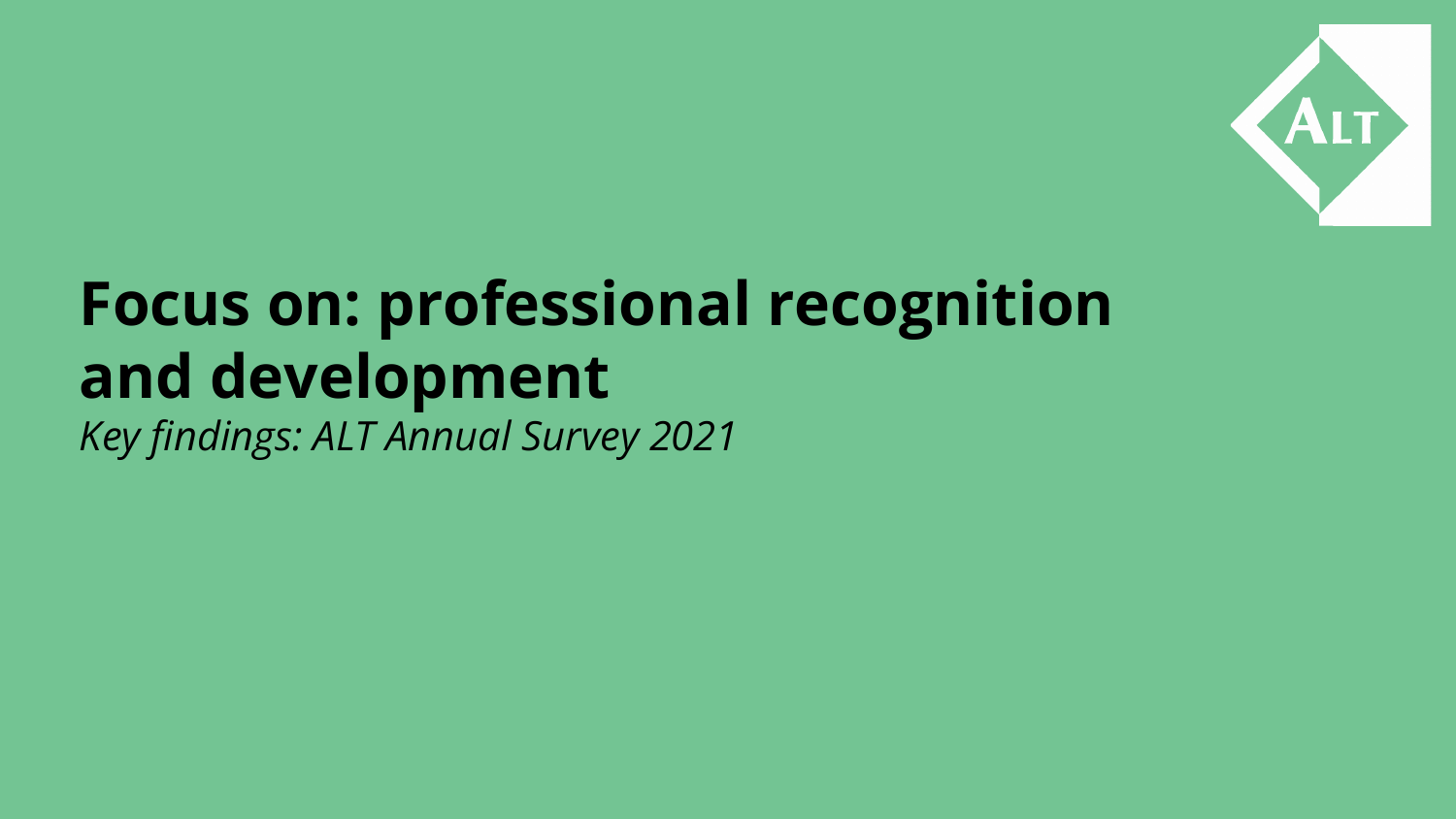#### **Our experience of 2021/22**



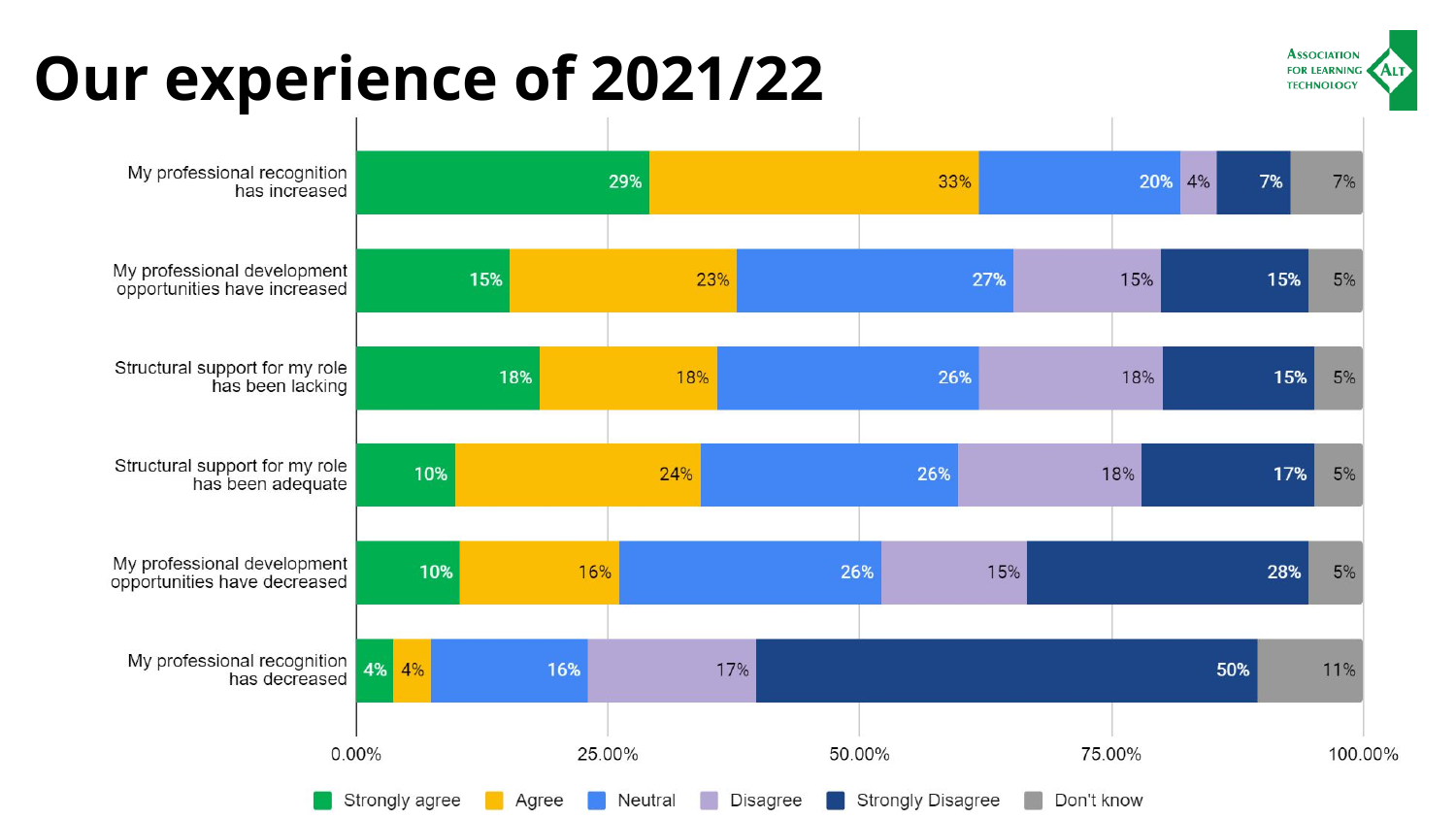#### **CPD objectives for 2022** *From formal accreditation to changing jobs*



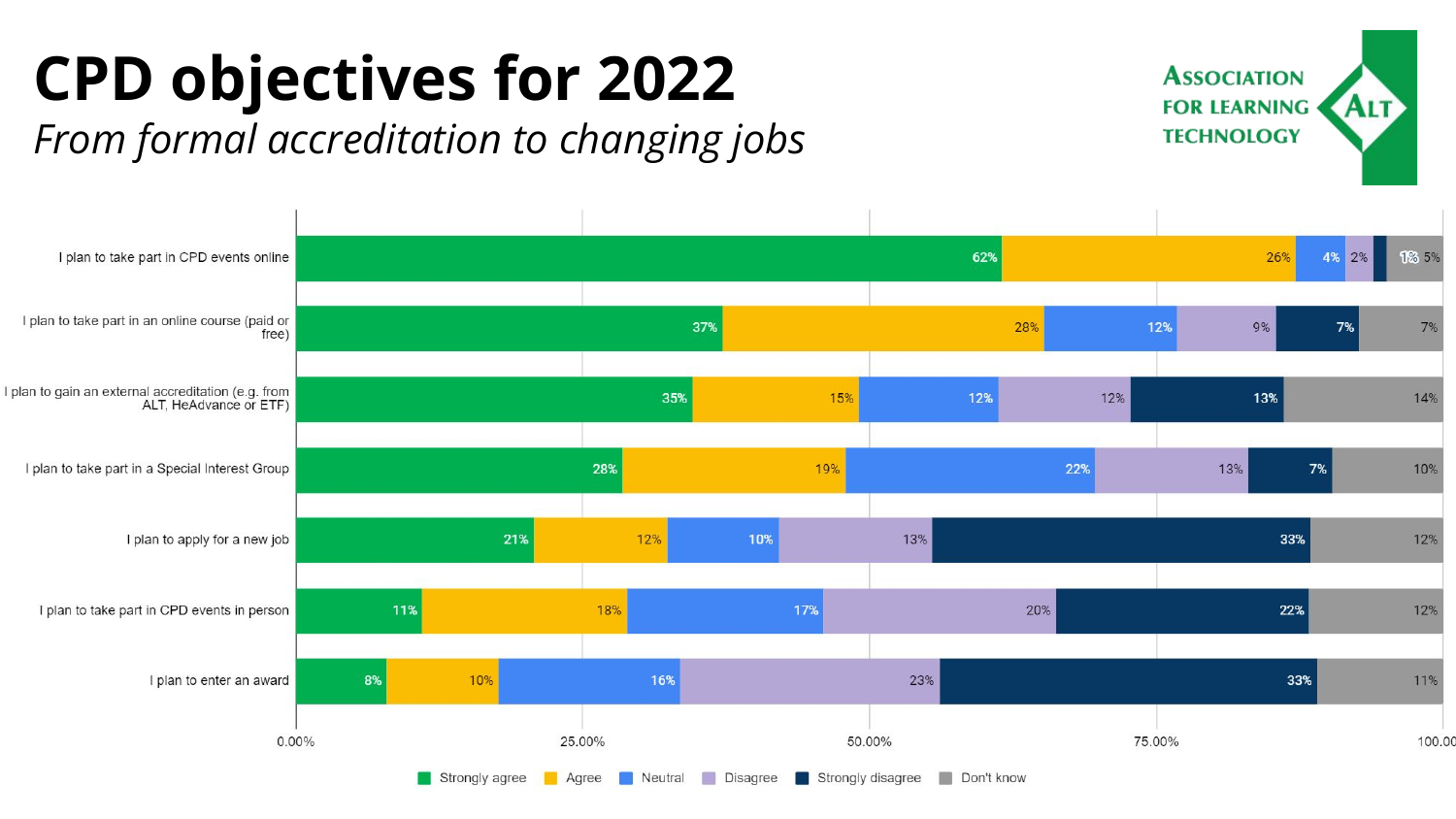### Why do Members **value ALT**?



events "ALT is a **well respected** publication professional organisation, news network up to date "ALT **recognises** which I value being part of." **my learning** and professional recognition sharing achievements." "ALT provides community "ALT is my Professional **personal accreditation and learning support** across the opportunities collaboration **community**." sector." **CMALT** learnır voice "ALT is an active "ALT is community is support **THE community for** community of practice **directly relevant** to **LT's and related** friendly my work and interests." **professions**."professional development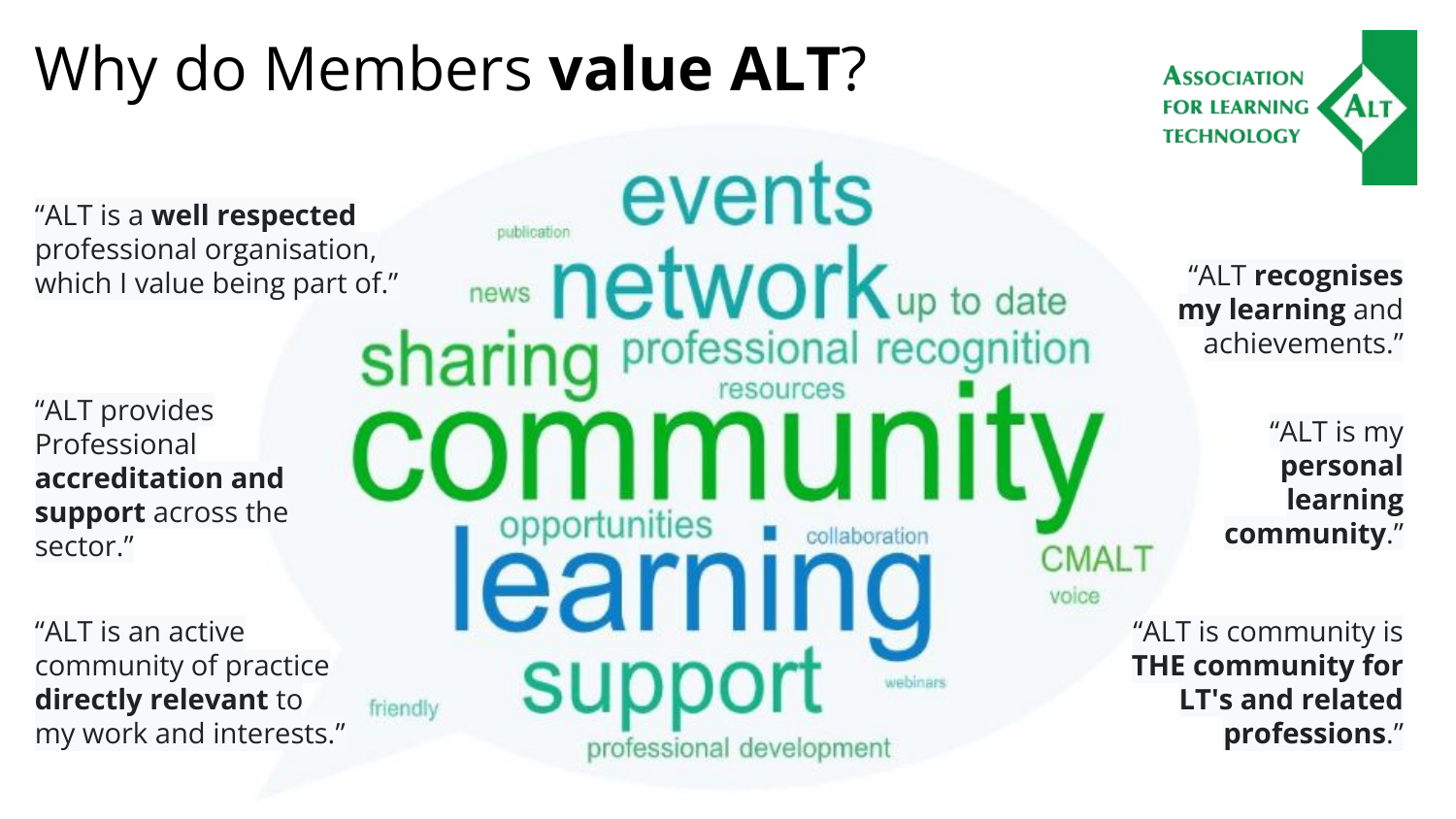## **Key findings 2021 Annual Survey**

**ASSOCIATION FOR LEARNING TECHNOLOGY** 

*Resources*



#### **alt.ac.uk/annual-survey**